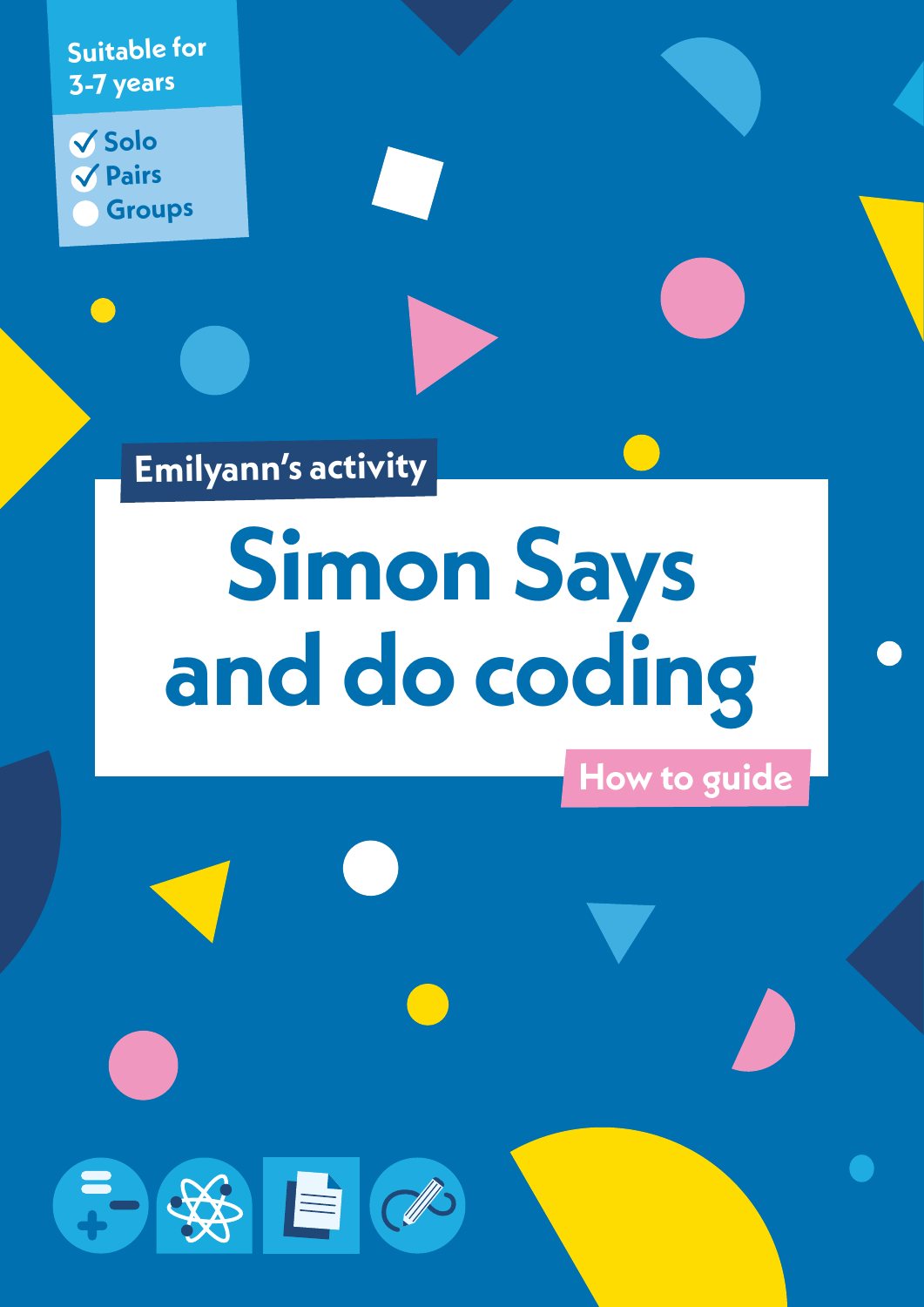# Emilyann's activity **Simon Says and do coding**





# **Aim**

Today we will discover engineering by learning how robots are programmed. First, we'll play a game of Simon Says to learn about different programming instructions. Then, you'll get to help your figurine navigate through a Lego maze by programming it yourself!

See suggestions [here](https://researchparent.com/coding-a-lego-maze/) for different levels of the game in the lesson plan.



## **Time required**

#### **Prep (~20:00 minutes)**

**→** Printing, cutting & laminating

#### **Introduction (~10:00 minutes)**

**→** Maybe start with a few videos to motivate the session or read **NoBot Robot** (a list of videos can be found in the 'Extra Resources' section)

**Simon Says (5–10:00 minutes)**

**Lego Activity (~20:00 minutes)**



## **Materials and equipment**

- **→ NoBot Robot** by Paul Linnet and Sue Hendra
- **→ Simon Says:** just yourselves! Unless you'd like to purchase a small robot to be part of the game – see the 'Extension Ideas' section.
- **→ Lego Activity:** resources can be found [here](https://researchparent.com/coding-a-lego-maze/). Great introductory video can be found [here](https://www.youtube.com/watch?v=c6Znf-M2y1s) with some discussion questions.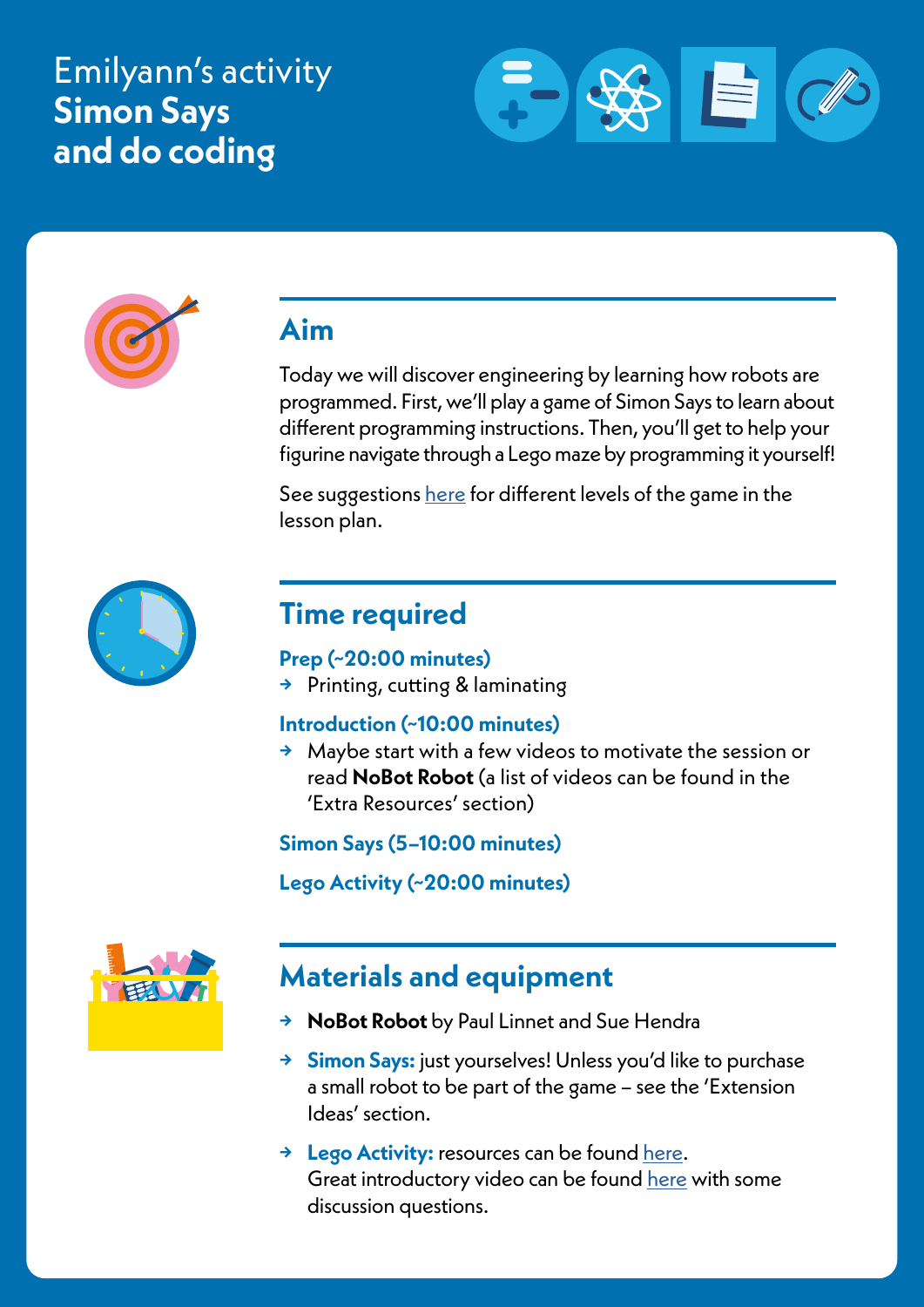

# **Health and safety**

Be sure you're spread out during Simon Says so you don't bump into each other!



## **Instructions**

#### **Simon Says**

Read NoBot Robot as an introduction to robots and remembering body parts. Play a classic game of Simon Says with the class. You could also play a version similar to how Emilyann uses robots for memory and health – increase the number of commands Simon gives in one go, e.g. Simon Says touch your nose, then your knee then your elbow then your toes… See the 'Extension Ideas' section for ways to make the game more fun!

### **Lego Activity**

- **→** Start with introducing the simplest cards and build up from there, cards can be found [here](https://researchparent.com/coding-a-lego-maze/).
- **→** Example cards can be found [here.](https://researchparent.com/wp-content/uploads/Coding_a_LEGO_Maze_ResearchParent.pdf)
- **→** Video tutorial for teachers found [here.](https://www.youtube.com/watch?v=FJ5sT1hTuKI)
- **→** You can use a paper version with a Lego/Duplo figure or you could build the maze out of Lego/Duplo as well.



# **Questions/discussion prompts**

- **1.** Are there any ways to make this game easier?
	- **a.** Try to think of ways you can use less cards to reach the end of the maze (you may need a new type of card).
- **2.** After solving your maze, count how many cards you used. Ask a classmate with a different maze how many cards they used.

**Simon Says and do coding**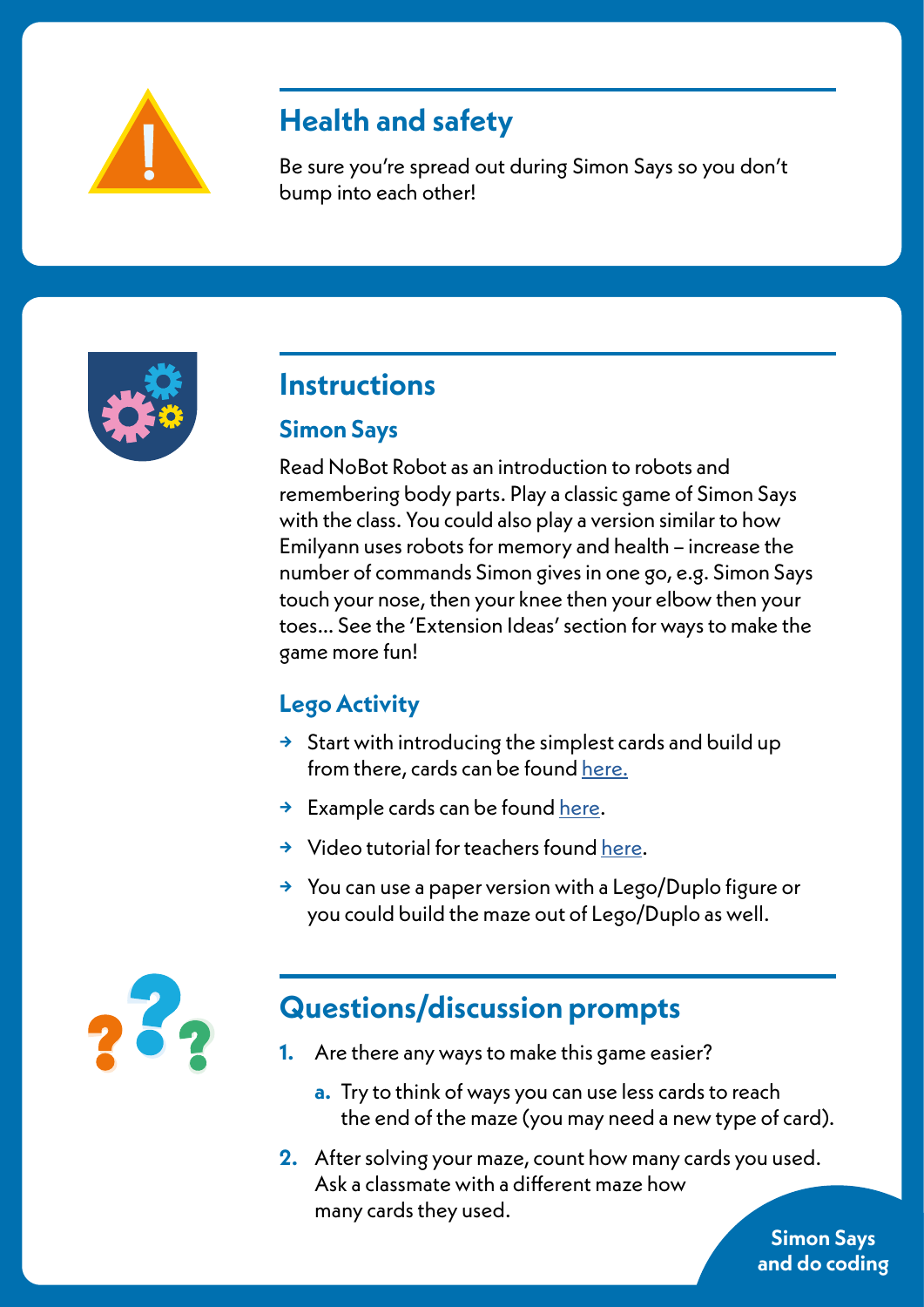- **a.** Compare your mazes to figure out why one of you needed more cards than the other.
- **3.** What did you learn about the order of commands? (Taken from this [video](https://www.youtube.com/watch?v=c6Znf-M2y1s))
- **4.** Did your robot make it through the maze on it's first try? (Taken from this [video](https://www.youtube.com/watch?v=c6Znf-M2y1s))



# **How does it work?**

- **→** In the Simon Says game, it's like you are the robot or the figurine in the Lego activity, where you're responding to commands about what you should do. Our engineer Emilyann uses robots to play a game similar to Simon Says with adults to help their memory (see the Nao video below).
- **→** In the Lego activity, you're the programmer and your cards are the code, or instructions that tell your figurine what to do. Like any programmer, you don't always get it right on the first try. When you try to fix your code to get it working the way you want, this is called debugging. It can be quite a long process, but many times you realise it's a simple fix, like forgetting a card in the Lego game, causing the figurine to walk into a wall, oops!



## **Extension ideas**

#### **Simon Says Activity**

- **→** Try incorporating robot-like movements or voices into the game of Simon Says (e.g., "Simon Says dance like a robot!")
- **→** If you would like, there are inexpensive programmable robots available in which you can use to facilitate the game (for example this one).
- **→** Some of these robots (like the one listed can programme a series of movements (e.g., slide forward, turn left). Many of these robots also have buttons such as 'music' or 'dance' that can be incorporated into the game.

**Simon Says and do coding**